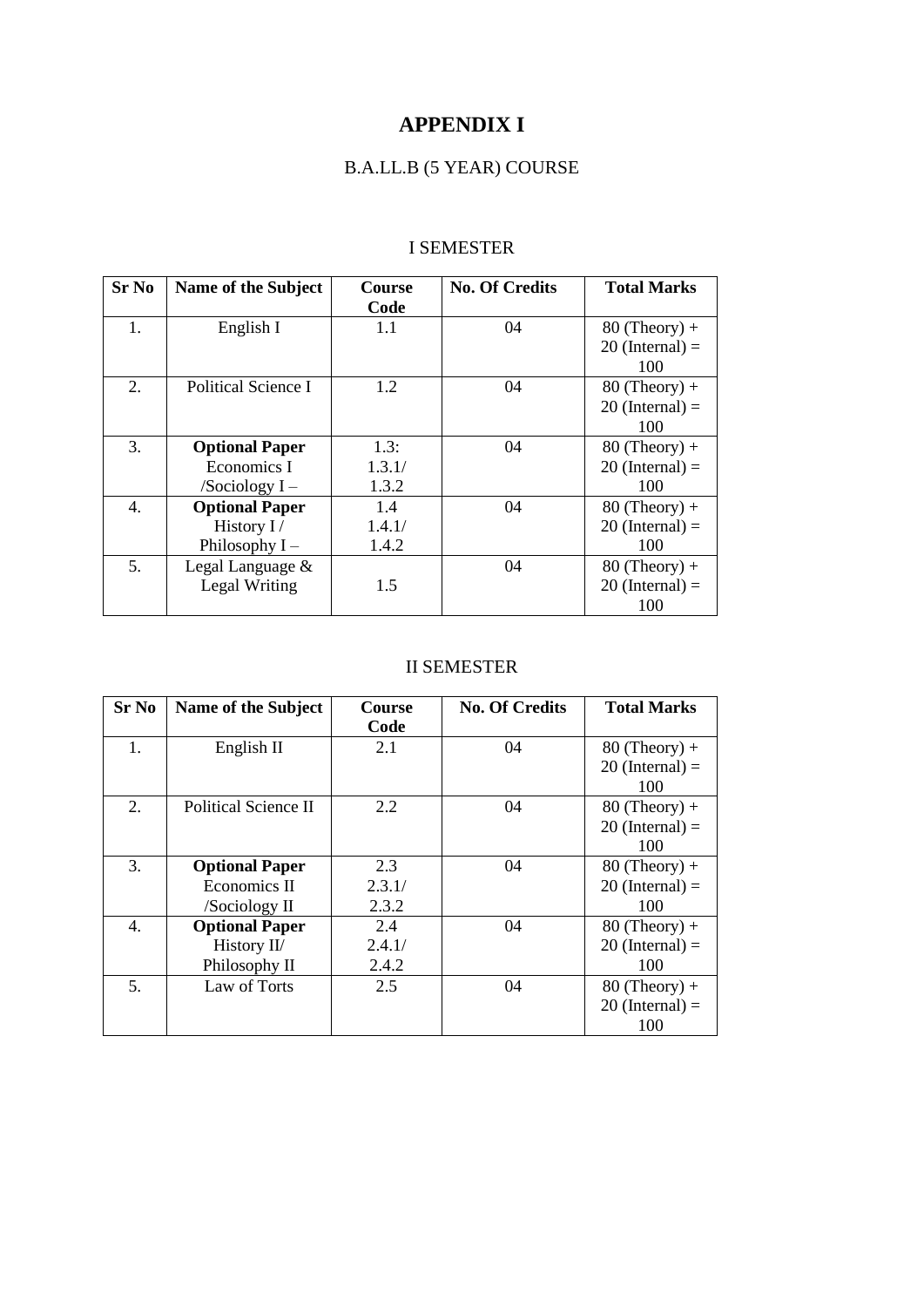#### B.A.LL.B III SEMESTER

| <b>Sr No</b> | Name of the              | <b>Course Code</b> | No. Of         | <b>Total Marks</b> |
|--------------|--------------------------|--------------------|----------------|--------------------|
|              | <b>Subject</b>           |                    | <b>Credits</b> |                    |
|              | English III              | 3.1                | 04             | $80$ (Theory) + 20 |
|              |                          |                    |                | $(Internal) = 100$ |
| 2.           | <b>Political Science</b> | 3.2                | 04             | $80$ (Theory) + 20 |
|              | Ш                        |                    |                | $(Internal) = 100$ |
| 3.           | <b>Optional Paper</b>    | 3.3                | 04             | $80$ (Theory) + 20 |
|              | Economics III/           | 3.3.1/             |                | $(Internal) = 100$ |
|              | Sociology III            | 3.3.2              |                |                    |
| 4.           | <b>Optional Paper</b>    | 3.4                | 04             | $80$ (Theory) + 20 |
|              | History III/             | 3.4.1/             |                | $(Internal) = 100$ |
|              | Philosophy III           | 3.4.2              |                |                    |
| 5.           | Law of Contract I        | 3.5                | 04             | $80$ (Theory) + 20 |
|              |                          |                    |                | $(Internal) = 100$ |

### B.A.LL.B IV SEMESTER

| <b>Sr No</b>   | Name of the<br><b>Subject</b> | <b>Course Code</b> | No. Of<br><b>Credits</b> | <b>Total Marks</b> |
|----------------|-------------------------------|--------------------|--------------------------|--------------------|
| $\mathbf{1}$ . | English IV                    | 4.1                | 04                       | $80$ (Theory) + 20 |
|                |                               |                    |                          | $(Internal) = 100$ |
| 2.             | <b>Political Science</b>      | 4.2                | 04                       | $80$ (Theory) + 20 |
|                | IV                            |                    |                          | $(Internal) = 100$ |
| 3.             | <b>Optional Paper</b>         | 4.3                | 04                       | $80$ (Theory) + 20 |
|                | Economics IV/                 | 4.3.1/             |                          | $(Internal) = 100$ |
|                | Sociology IV                  | 4.3.2              |                          |                    |
| 4.             | <b>Optional Paper</b>         | 4.4                | 04                       | $80$ (Theory) + 20 |
|                | History IV/                   | 4.4.1/             |                          | $(Internal) = 100$ |
|                | Philosophy IV                 | 4.4.2              |                          |                    |
| 5.             | Law of Contract               | 4.5                | 04                       | $80$ (Theory) + 20 |
|                | Н                             |                    |                          | $(Internal) = 100$ |
|                |                               |                    |                          |                    |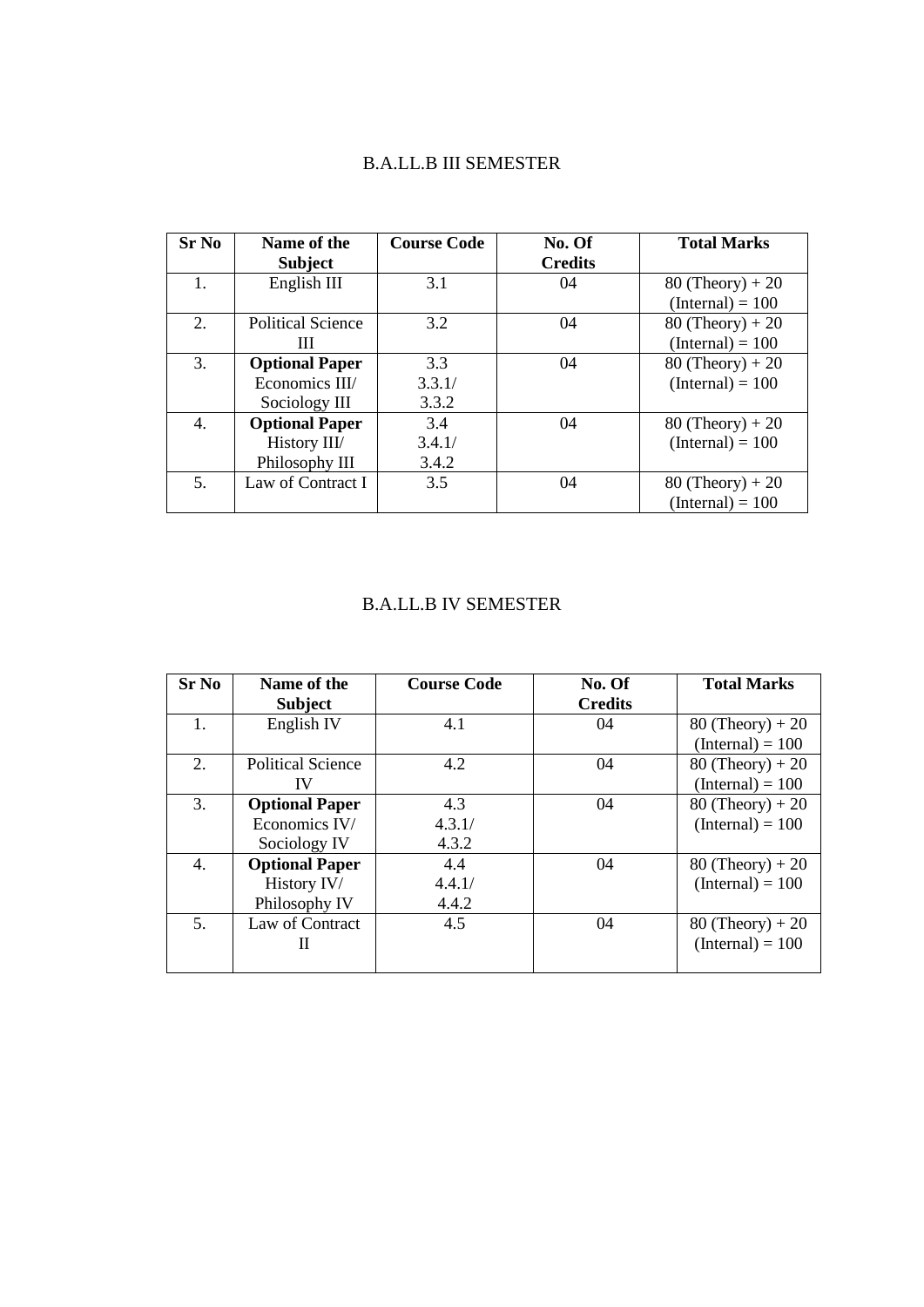| <b>Sr No</b> | Name of the              | <b>Course Code</b> | No. Of         | <b>Total Marks</b> |
|--------------|--------------------------|--------------------|----------------|--------------------|
|              | <b>Subject</b>           |                    | <b>Credits</b> |                    |
| 1.           | Constitutional           | 5.1                | 04             | $80$ (Theory) + 20 |
|              | Law I                    |                    |                | $(Internal) = 100$ |
| 2.           | <b>Political Science</b> | 5.2                | 04             | $80$ (Theory) + 20 |
|              |                          |                    |                | $(Internal) = 100$ |
| 3.           | Family Law I             | 5.3                | 04             | $80$ (Theory) + 20 |
|              |                          |                    |                | $(Internal) = 100$ |
| 4.           | Law of Consumer          | 5.4                | 04             | $80$ (Theory) + 20 |
|              | Protection $&$           |                    |                | $(Internal) = 100$ |
|              | Right to                 |                    |                |                    |
|              | Information              |                    |                |                    |
| 5.           | Environmental            | 5.5                | 04             | $80$ (Theory) + 20 |
|              | Law                      |                    |                | $(Internal) = 100$ |

## B.A.LL.B V SEMESTER

#### B.A.LL.B VI SEMESTER

| <b>Sr No</b> | Name of the              | <b>Course Code</b> | No. Of         | <b>Total Marks</b> |
|--------------|--------------------------|--------------------|----------------|--------------------|
|              | <b>Subject</b>           |                    | <b>Credits</b> |                    |
|              | Constitutional           | 6.1                | 04             | $80$ (Theory) + 20 |
|              | Law II                   |                    |                | $(Internal) = 100$ |
| 2.           | <b>Political Science</b> | 6.2                | 04             | $80$ (Theory) + 20 |
|              | VI                       |                    |                | $(Internal) = 100$ |
| 3.           | Family Law II            | 6.3                | 04             | $80$ (Theory) + 20 |
|              |                          |                    |                | $(Internal) = 100$ |
| 4.           | Law of Crimes            | 6.4                | 04             | $80$ (Theory) + 20 |
|              |                          |                    |                | $(Internal) = 100$ |
| 5.           | Company Law              | 6.5                | 04             | $80$ (Theory) + 20 |
|              |                          |                    |                | $(Internal) = 100$ |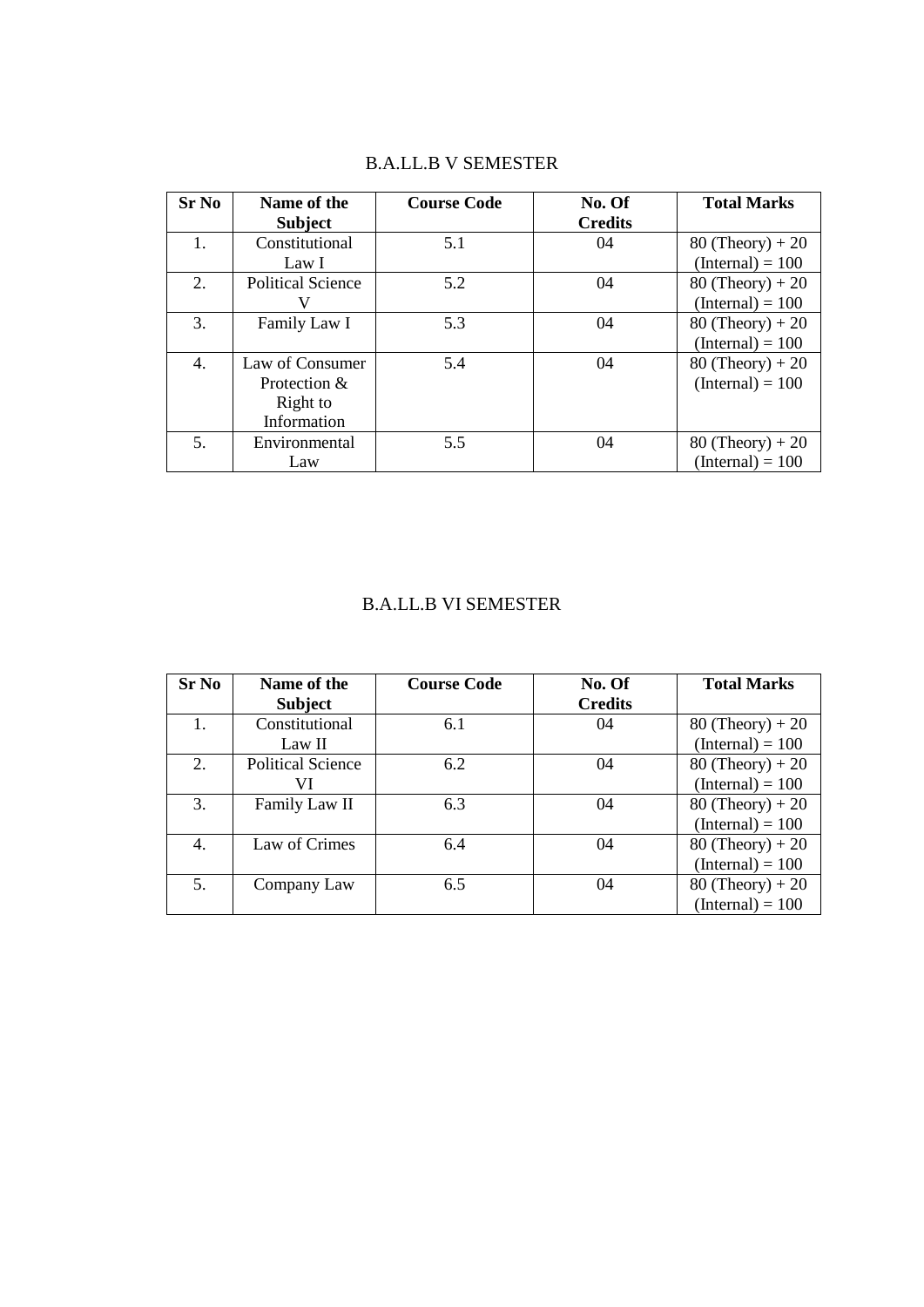## B.A.LL.B VII SEMESTER

| Sr No | Name of the           | <b>Course Code</b> | No. Of         | <b>Total Marks</b> |
|-------|-----------------------|--------------------|----------------|--------------------|
|       | <b>Subject</b>        |                    | <b>Credits</b> |                    |
| 1.    | Jurisprudence         | 7.1                | 04             | $80$ (Theory) + 20 |
|       |                       |                    |                | $(Internal) = 100$ |
| 2.    | Civil Procedure       | 7.2                | 04             | $80$ (Theory) + 20 |
|       | Code &                |                    |                | $(Internal) = 100$ |
|       | <b>Limitation Act</b> |                    |                |                    |
| 3.    | Labour Law I          | 7.3                | 04             | $80$ (Theory) + 20 |
|       |                       |                    |                | $(Internal) = 100$ |
| 4.    | Law of Taxation       | 7.4                | 04             | $80$ (Theory) + 20 |
|       |                       |                    |                | $(Internal) = 100$ |
| 5.    | Cyber Law             | 7.5                | 04             | $80$ (Theory) + 20 |
|       |                       |                    |                | $(Internal) = 100$ |

## B.A.LL.B VIII SEMESTER

| <b>Sr No</b> | Name of the<br><b>Subject</b>                                                    | <b>Course Code</b>     | No. Of<br><b>Credits</b> | <b>Total Marks</b>                       |
|--------------|----------------------------------------------------------------------------------|------------------------|--------------------------|------------------------------------------|
| 1.           | Administrative<br>Law                                                            | 8.1                    | 04                       | $80$ (Theory) + 20<br>$(Internal) = 100$ |
| 2.           | Criminal<br>Procedure Code                                                       | 8.2                    | 04                       | $80$ (Theory) + 20<br>$(Internal) = 100$ |
| 3.           | Labour Law II                                                                    | 8.3                    | 04                       | $80$ (Theory) + 20<br>$(Internal) = 100$ |
| 4.           | <b>Optional Paper</b><br>Banking Law/<br><b>Insurance Law</b>                    | 8.4<br>8.4.1/<br>8.4.2 | 04                       | $80$ (Theory) + 20<br>$(Internal) = 100$ |
| 5.           | <b>Clinical Paper I</b><br><b>Alternate Dispute</b><br>Resolution<br>(ADR) (8.5) | 8.5                    | 04                       | 100<br>No Theory<br>Examination          |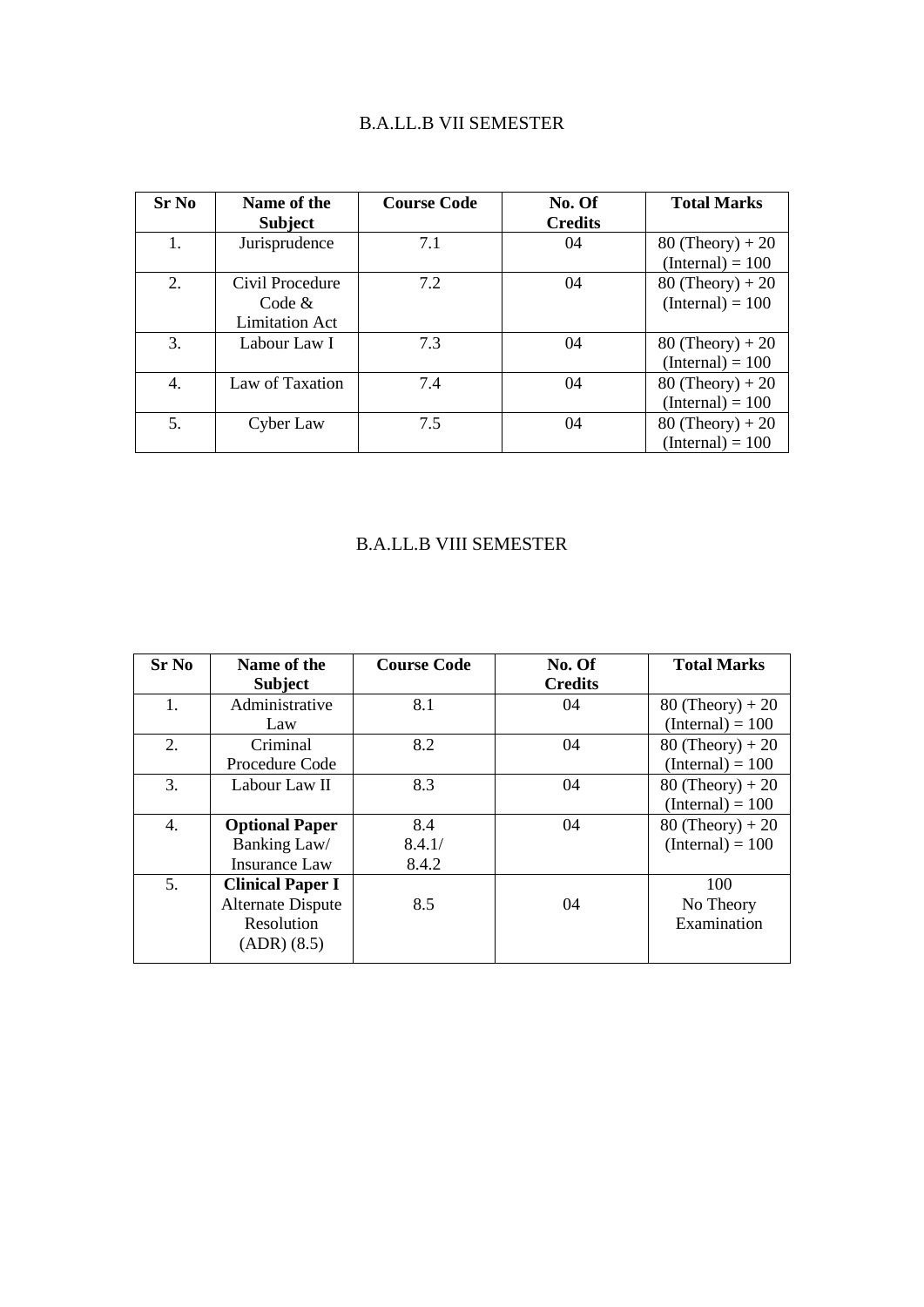#### B.A.LL.B IX SEMESTER

| Sr No | Name of the              | <b>Course Code</b> | No. Of         | <b>Total Marks</b> |
|-------|--------------------------|--------------------|----------------|--------------------|
|       | <b>Subject</b>           |                    | <b>Credits</b> |                    |
| 1.    | Public                   | 9.1                | 04             | $80$ (Theory) + 20 |
|       | <b>International Law</b> |                    |                | $(Internal) = 100$ |
| 2.    | Law of Evidence          | 9.2                | 04             | $80$ (Theory) + 20 |
|       |                          |                    |                | $(Internal) = 100$ |
| 3.    | Intellectual             | 9.3                | 04             | $80$ (Theory) + 20 |
|       | Property Law             |                    |                | $(Internal) = 100$ |
| 4.    | Land Law                 | 9.4                | 04             | $80$ (Theory) + 20 |
|       |                          |                    |                | $(Internal) = 100$ |
| 5.    | <b>Health Law</b>        | 9.5                | 04             | $80$ (Theory) + 20 |
|       |                          |                    |                | $(Internal) = 100$ |
| 6.    | <b>Clinical Paper II</b> | 9.6                | 04             |                    |
|       | Professional             |                    |                | 100                |
|       | Ethics $\&$              |                    |                |                    |
|       | Professional             |                    |                | No Theory          |
|       | Accounting               |                    |                | Examination        |
|       | System                   |                    |                |                    |

#### B.A.LL.B X SEMSTER

| <b>Sr No</b> | Name of the           | <b>Course Code</b> | No. Of         | <b>Total Marks</b> |
|--------------|-----------------------|--------------------|----------------|--------------------|
|              | <b>Subject</b>        |                    | <b>Credits</b> |                    |
| 1.           | Interpretation of     | 10.1               | 04             | $80$ (Theory) + 20 |
|              | <b>Statutes</b>       |                    |                | $(Internal) = 100$ |
| 2.           | Law of Transfer       | 10.2               | 04             | $80$ (Theory) + 20 |
|              | of Property           |                    |                | $(Internal) = 100$ |
| 3.           | <b>Optional Paper</b> | 10.3               | 04             | $80$ (Theory) + 20 |
|              | Human Rights/         | 10.3.1/            |                | $(Internal) = 100$ |
|              | Women and Law         | 10.3.2             |                |                    |
| 4.           | Insolvency $\&$       | 10.4               | 04             | $80$ (Theory) + 20 |
|              | <b>Bankruptcy Law</b> |                    |                | $(Internal) = 100$ |
| 5.           | <b>Clinical Paper</b> | 10.5               | 04             | 100                |
|              | Ш                     |                    |                | No Theory          |
|              | Moot Court &          |                    |                | Examination        |
|              | Internship*           |                    |                |                    |
| 6.           | <b>Clinical Paper</b> | 10.6               | 04             | 100                |
|              | IV                    |                    |                | No Theory          |
|              | Drafting, Pleading    |                    |                | Examination        |
|              | & Conveyancing        |                    |                |                    |

NOTE : \*This paper comprises of two parts, one viva voce examination on cumulative internship of twelve weeks and moot courts examination. Student has to prepare a record of atleast three moot courts which he has participated and presented in this semester. Out of these three he will be ask to present one moot court by the external examiner at the time of viva-voce examination. Total 100 marks shall be distributed as under –